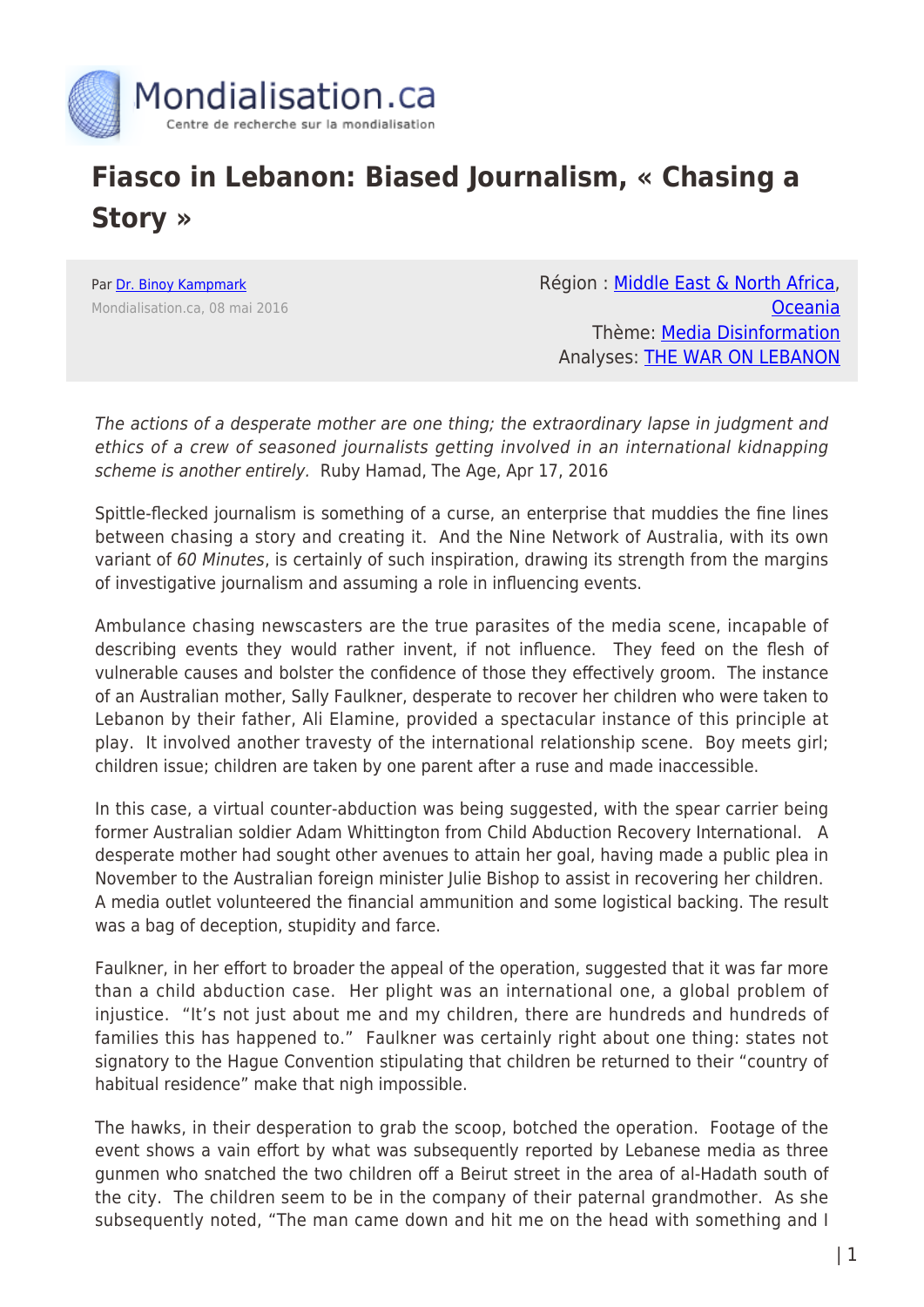was a little dizzy."

Police immediately pounced. The mother and the entire "news" crew, including Tara Brown, producer Stephen Rice and a cameraman, ended up being detained. They spent some richly deserved time in custody, with some suggestion that they might spend an even longer time for their errors of judgment. Unfortunately for the world of genuine and credible journalism, Brown and her crew were permitted to return to Australia.

Brown's initial justification was that the crew had been engaged in a humanitarian mission. Even on her return, an unrepentant Brown could insist with a deluded determination that, "We're journalists, we're doing our jobs." Both observations must be seriously contested.

Critics saw another ploy at work, one of selfishness, self-assumption and privilege. Ruby Hamad, writing in The Age(Apr 17), summed it up best: "While it seems incredible that a major news organisation could be so irresponsible as to film a serious crime taking place, that they allegedly agreed to participate in a kidnapping to be later spun as a heroic deed simultaneously shows the heights – and limits – of white, Western privilege."

The consequences of this failure have been incalculable, though Elamine, the Lebanese father, is certainly making a good fist of it, asking for a further \$US500,000 in addition to what already offered. Elamine felt emboldened, making his estranged wife sign away custodial rights. He has also taken to the propaganda front himself, posting images of his daughter, Lahela, 5, and son Noah, 3, on Facebook in response to Faulkner's own pictorial efforts to win sympathy.

As for Whittington, abandonment has ensued. Having portrayed himself as a dedicated saint for the cause of family, he has also found himself the refuse of a journalistic stunt gone wrong. "I'm shocked (Nine) treated me in a selfish way, they didn't care about me, they know I have a family to take care of."

It would seem the producers of the program cannot help themselves, taking sides in a family dispute that has been opportunistically moralised. On April 27, it surfaced that another "child recovery" story produced but not yet aired was in the assembly line, dealing with a mother who successfully took her child out of Turkey. "It's a completely different situation," claimed a spokeswoman from the network. "There's nothing similar." As such a program shows, journalism can itself become the hideous story, inadvertently justifying the supposed monstrosities it is attempting to avert.

Dr. Binoy Kampmark was a Commonwealth Scholar at Selwyn College, Cambridge. He lectures at RMIT University, Melbourne. Email: [bkampmark@gmail.com](mailto:bkampmark@gmail.com)

La source originale de cet article est Mondialisation.ca Copyright © [Dr. Binoy Kampmark](https://www.mondialisation.ca/author/binoy-kampmark), Mondialisation.ca, 2016